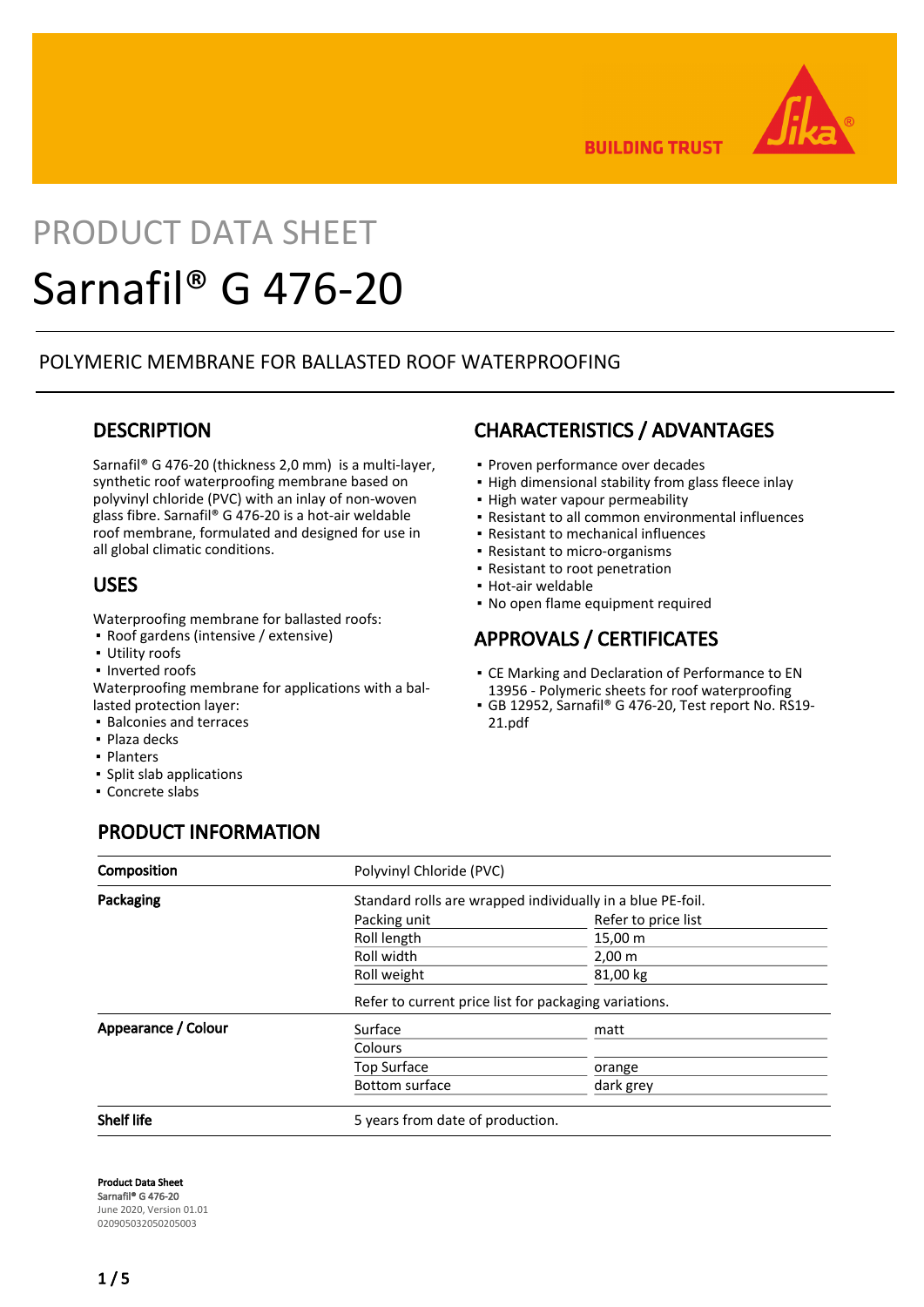| <b>Storage conditions</b>             | Product must be stored in original unopened and undamaged packaging in<br>dry conditions and temperatures between +5 °C and +30 °C. Store in a ho-<br>rizontal position. Do not stack pallets of the rolls on top of each other, or<br>under pallets of any other materials during transport or storage. Always<br>refer to packaging. |                                |               |  |
|---------------------------------------|----------------------------------------------------------------------------------------------------------------------------------------------------------------------------------------------------------------------------------------------------------------------------------------------------------------------------------------|--------------------------------|---------------|--|
| <b>Product Declaration</b>            | EN 13956: Polymeric sheets for roof waterproofing<br>GB 12952 - Type G                                                                                                                                                                                                                                                                 |                                |               |  |
| <b>Visible Defects</b>                | Pass                                                                                                                                                                                                                                                                                                                                   |                                | (EN 1850-2)   |  |
| Length                                | 15,00 m (-0 / +5 %)                                                                                                                                                                                                                                                                                                                    |                                | (EN 1848-2)   |  |
| Width                                 | $2,00 \text{ m } (-0.5 / +1 \%)$                                                                                                                                                                                                                                                                                                       |                                | (EN 1848-2)   |  |
| <b>Effective Thickness</b>            | 2,0 mm (-5 / +10 %)                                                                                                                                                                                                                                                                                                                    |                                | (EN 1849-2)   |  |
| <b>Overall Thickness</b>              | 2,0 mm (-5 % / +10 %)                                                                                                                                                                                                                                                                                                                  |                                | (GB 12952)    |  |
| <b>Straightness</b>                   | $\leq 30$ mm                                                                                                                                                                                                                                                                                                                           |                                | (EN 1848-2)   |  |
| <b>Flatness</b>                       | $\leq 10$ mm                                                                                                                                                                                                                                                                                                                           | (EN 1848-2)                    |               |  |
| Mass per unit area                    | 2,55 kg/m <sup>2</sup> (-5 % / +10 %)                                                                                                                                                                                                                                                                                                  | (EN 1849-2)                    |               |  |
| <b>TECHNICAL INFORMATION</b>          |                                                                                                                                                                                                                                                                                                                                        |                                |               |  |
| <b>Resistance to Impact</b>           | hard substrate                                                                                                                                                                                                                                                                                                                         | $\geq 700$ mm                  | (EN 12691)    |  |
|                                       | soft substrate                                                                                                                                                                                                                                                                                                                         | $\geq 1250$ mm                 |               |  |
|                                       | watertight                                                                                                                                                                                                                                                                                                                             |                                | (GB/T20624.2) |  |
| <b>Resistance to Static Load</b>      | soft substrate<br>rigid substrate                                                                                                                                                                                                                                                                                                      | $\geq 20$ kg<br>$\geq 20$ kg   | (EN 12730)    |  |
|                                       | watertight                                                                                                                                                                                                                                                                                                                             |                                | (GB/T328.25)  |  |
| <b>Resistance to Root Penetration</b> | Pass                                                                                                                                                                                                                                                                                                                                   |                                | (EN 13948)    |  |
|                                       | Pass                                                                                                                                                                                                                                                                                                                                   |                                | (JC/T1075)    |  |
|                                       | Pass                                                                                                                                                                                                                                                                                                                                   |                                | (FLL)         |  |
| Tensile strength                      | longitudinal (md) <sup>1)</sup>                                                                                                                                                                                                                                                                                                        | $\geq$ 8,5 N/mm <sup>2</sup>   | (EN 12311-2)  |  |
|                                       | transversal (cmd) <sup>2)</sup>                                                                                                                                                                                                                                                                                                        | $\geq$ 8,5 N/mm <sup>2</sup>   |               |  |
|                                       | longitudinal (md) <sup>1)</sup><br>transversal (cmd) <sup>2)</sup>                                                                                                                                                                                                                                                                     | $\geq 10$ MPa<br>$\geq 10$ MPa | (GB/T328.9)   |  |
|                                       | $1)$ md = machine direction<br>$2)$ cmd = cross machine direction                                                                                                                                                                                                                                                                      |                                |               |  |
| Elongation                            | longitudinal (md) <sup>1)</sup>                                                                                                                                                                                                                                                                                                        | $\geq 180 \%$                  | (EN 12311-2)  |  |
|                                       | transversal (cmd) <sup>2)</sup>                                                                                                                                                                                                                                                                                                        | $\geq 180 \%$                  |               |  |
|                                       | longitudinal (md) <sup>1)</sup><br>transversal (cmd) <sup>2)</sup>                                                                                                                                                                                                                                                                     | $\geq 200 \%$                  | (GB/T328.9)   |  |
|                                       | $1)$ md = machine direction<br>$2)$ cmd = cross machine direction                                                                                                                                                                                                                                                                      | $\geq 200 \%$                  |               |  |
| <b>Dimensional stability</b>          | longitudinal $(md)^{1}$                                                                                                                                                                                                                                                                                                                | ≤   0,2   %                    | (EN 1107-2)   |  |
|                                       | transversal (cmd) <sup>2)</sup>                                                                                                                                                                                                                                                                                                        | $\leq$<br>$ 0,2 $ %            |               |  |
|                                       | $\leq 0.1 \%$                                                                                                                                                                                                                                                                                                                          |                                | (GB/T328.13)  |  |
|                                       | $1)$ md = machine direction<br>$^{2)}$ cmd = cross machine direction                                                                                                                                                                                                                                                                   |                                |               |  |
| <b>Tear Strength</b>                  | $\geq 50$ N/mm                                                                                                                                                                                                                                                                                                                         |                                | (GB/T529)     |  |
| <b>Joint Peel Resistance</b>          | $\geq 3$ N/mm                                                                                                                                                                                                                                                                                                                          |                                | (GB/T328.21)  |  |





**BUILDING TRUST**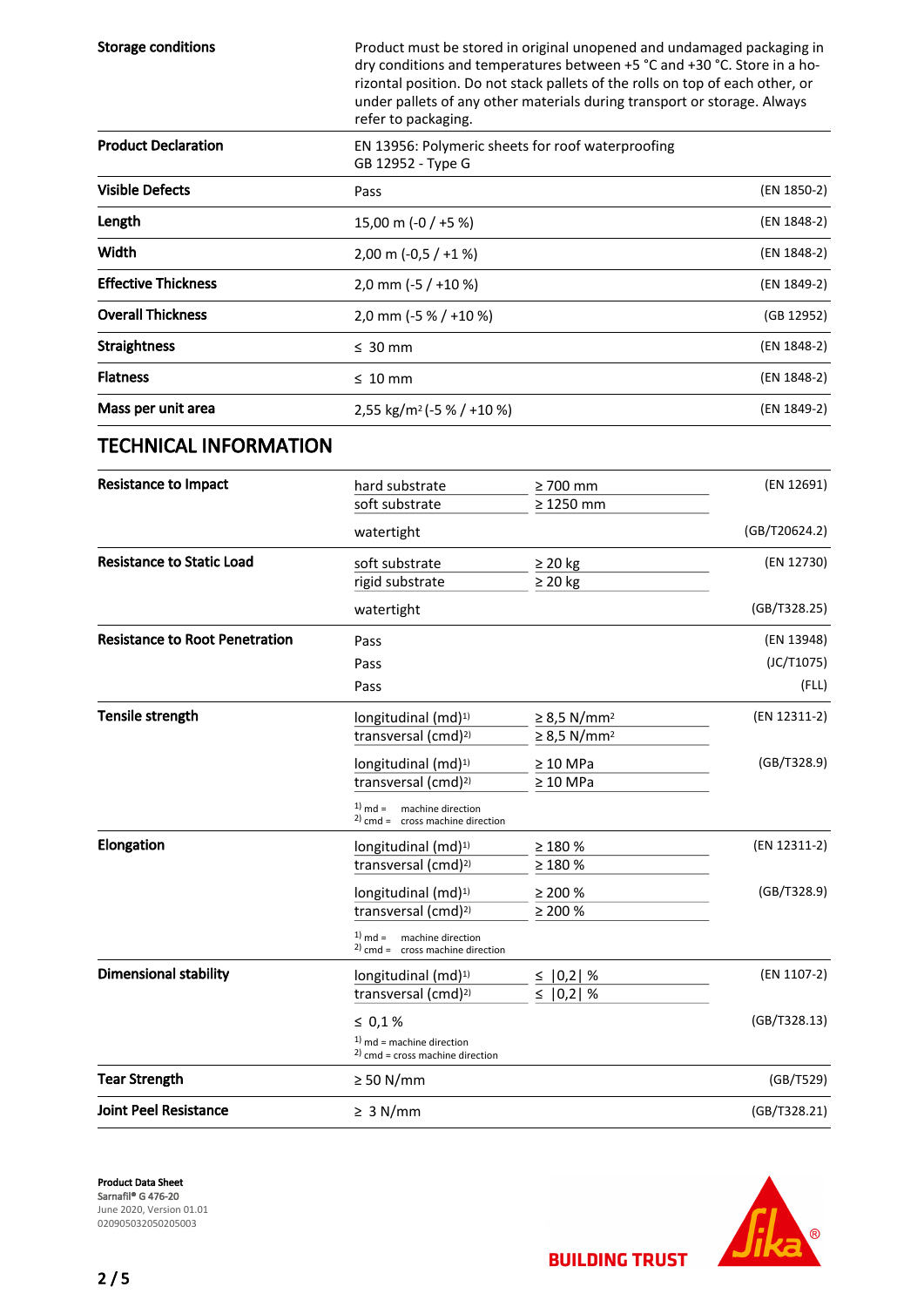| <b>Joint Shear Resistance</b>                         | ≥ 500 N/50 mm                                                                                                                                                                                                                                                                                                                                                                                             |                                                         | (EN 12317-2) |  |
|-------------------------------------------------------|-----------------------------------------------------------------------------------------------------------------------------------------------------------------------------------------------------------------------------------------------------------------------------------------------------------------------------------------------------------------------------------------------------------|---------------------------------------------------------|--------------|--|
| <b>Foldability at Low Temperature</b>                 | $≤ -25 °C$                                                                                                                                                                                                                                                                                                                                                                                                |                                                         | (EN 495-5)   |  |
|                                                       | no crack                                                                                                                                                                                                                                                                                                                                                                                                  |                                                         | (GB/T328.15) |  |
| <b>Reaction to fire</b>                               | Class E                                                                                                                                                                                                                                                                                                                                                                                                   | (EN ISO 11925-2, classification to EN 13501-1)          |              |  |
|                                                       | Class E                                                                                                                                                                                                                                                                                                                                                                                                   | (GB 8624 / EN 13501-1)                                  |              |  |
| <b>Effect of Liquid Chemicals, Including</b><br>Water | On request                                                                                                                                                                                                                                                                                                                                                                                                |                                                         | (EN 1928)    |  |
| <b>Resistance to Alkalinity</b>                       | tensile strength retention                                                                                                                                                                                                                                                                                                                                                                                | $\geq 85 \%$                                            | (GB/T12952)  |  |
|                                                       | elongation retention                                                                                                                                                                                                                                                                                                                                                                                      | $\geq 80 \%$                                            |              |  |
|                                                       | low temperature bend                                                                                                                                                                                                                                                                                                                                                                                      | no crack                                                |              |  |
| <b>Retention of Properties after Heat Age-</b>        | tensile strength retention                                                                                                                                                                                                                                                                                                                                                                                | $\geq 85 \%$                                            | (GB/T18244)  |  |
| ing                                                   | elongation retention                                                                                                                                                                                                                                                                                                                                                                                      | $\geq 80$ %                                             |              |  |
|                                                       | low temperature bend                                                                                                                                                                                                                                                                                                                                                                                      | no crack                                                |              |  |
| <b>Resistance to UV Exposure</b>                      |                                                                                                                                                                                                                                                                                                                                                                                                           | Not resistant for permanent exposure to UV irradiation. |              |  |
| <b>Water Vapour Transmission</b>                      | $\mu = 15000$<br>(EN 1931)                                                                                                                                                                                                                                                                                                                                                                                |                                                         |              |  |
| Water absorption                                      | wet weight                                                                                                                                                                                                                                                                                                                                                                                                | $\leq 4\%$                                              | (GB/T 12952) |  |
|                                                       | dry weight                                                                                                                                                                                                                                                                                                                                                                                                | $\le -0.4%$                                             |              |  |
| Watertightness                                        | pass                                                                                                                                                                                                                                                                                                                                                                                                      |                                                         | (EN 1928)    |  |
|                                                       | watertight                                                                                                                                                                                                                                                                                                                                                                                                |                                                         | (GB/T328.10) |  |
| <b>SYSTEMS</b>                                        |                                                                                                                                                                                                                                                                                                                                                                                                           |                                                         |              |  |
| <b>System Structure</b>                               | The following products must be considered for use depending on roof<br>design:<br>• Sarnafil® G 410-15 Sheet for detailing<br>• Sarnafil® Metal Sheet<br>• Sarnabar<br>• S-Welding Cord<br>• Sarna Seam Cleaner<br>• Sarna Cleaner<br>· S-Felt<br>Ancillary products: wide range of accessories is available e.g. prefabricated<br>parts, roof drains, scuppers, protection sheets and separation layers. |                                                         |              |  |
| Compatibility                                         | Not compatible in direct contact with bitumen, tar, fat, oil, solvent con-<br>taining materials and other plastic materials, e.g. expanded polystyrene<br>(EPS), extruded polystyrene (XPS), polyurethane (PUR), polyisocyanurate<br>(PIR) or phenolic foam (PF). These materials could adversely affect the<br>product properties.                                                                       |                                                         |              |  |
| <b>APPLICATION INFORMATION</b>                        |                                                                                                                                                                                                                                                                                                                                                                                                           |                                                         |              |  |
| <b>Ambient Air Temperature</b>                        | -20 °C min. / +60 °C max.                                                                                                                                                                                                                                                                                                                                                                                 |                                                         |              |  |

Substrate Temperature  $-30 °C$  min.  $/ +60 °C$  max.

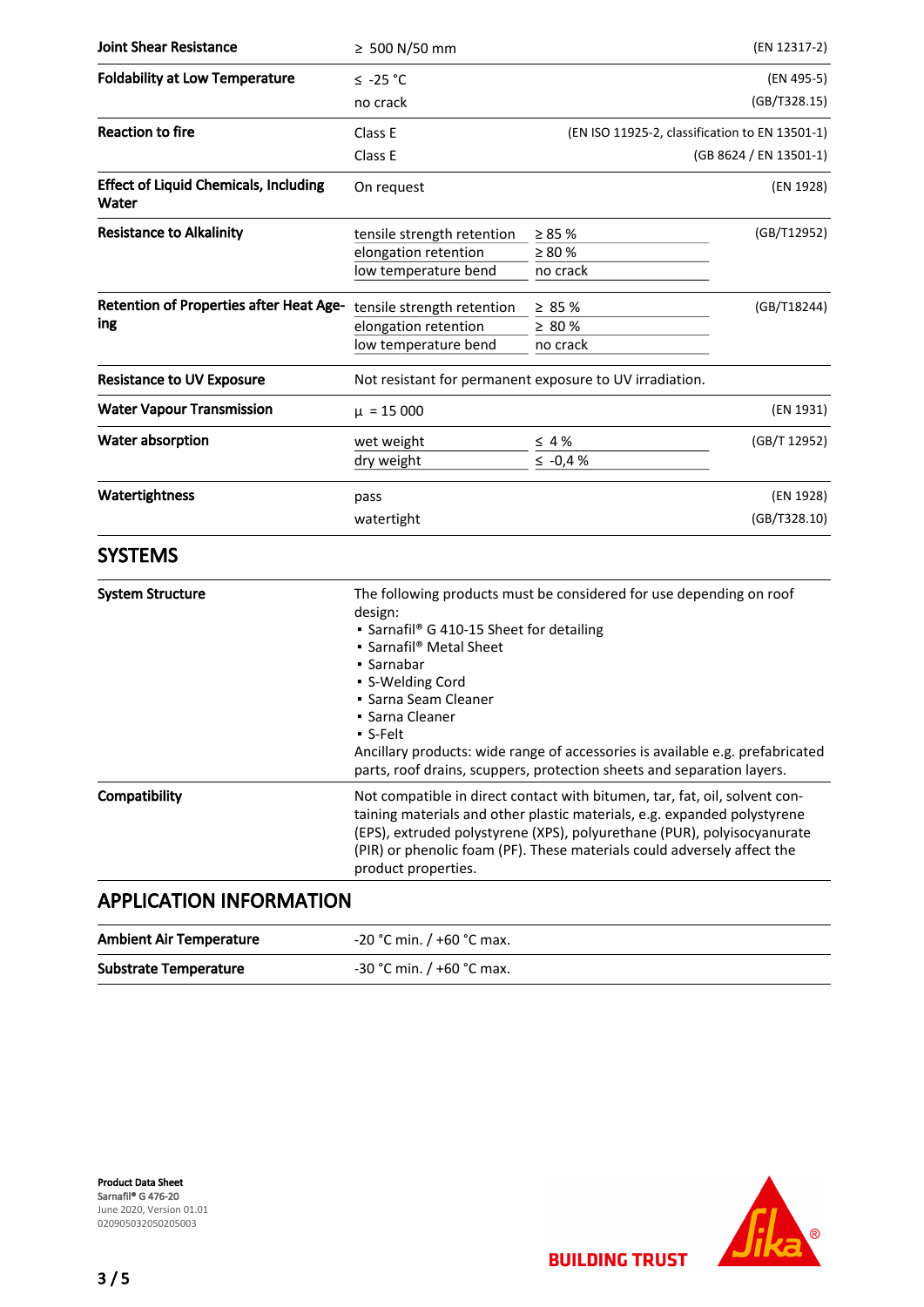# APPLICATION INSTRUCTIONS

#### EQUIPMENT

#### Hot welding overlap seams

Electric hot-air welding equipment, such as hand held manual hot-air welding equipment and pressure rollers or automatic hot-air welding machines with controlled hot-air temperature capability of a minimum +600 °C.

Recommended type of equipment:

- Manual: Leister Triac
- Automatic: Sarnamatic 681

#### SUBSTRATE QUALITY

- The supporting structure must be of sufficient struc-▪ tural strength to apply all new and existing layers of the roof build-up. Complete roof system must be designed and secured against wind uplift loadings.
- The substrate surface must be uniform, smooth and free of any sharp protrusions or burrs, etc.
- Sarnafil® G 476-20 must be separated from any incompatible substrates / materials by an effective separation layer to prevent accelerated ageing.
- The supporting layer must be compatible to the membrane, solvent resistant, clean, dry and free of grease and dust.
- Metal sheets must be degreased with Sarna Cleaner before adhesive is applied.

#### APPLICATION

#### Installation procedure

Strictly follow installation procedures as defined in method statements, application manuals and working instructions which must always be adjusted to the actual site conditions.

#### Fixing method- General

The waterproofing membrane is installed by loose laying flat without creases and overlapping by 80 mm. It is then covered with ballast or a protection layer immediately after laying and seam welding.

#### Balconies, terraces and plaza decks

A protective sheet of Sarnafil® Protective Sheet or S-Felt Type GK must be installed on top of the Sarnafil® G 476-20 membrane.

The ballasted protective layer (slabs, tiles, etc) must be installed on top of a drainage layer (chippings, gravel, elevated beds or similar).

#### Flashings

Refer to standard details in Application Manual

#### Hot welding overlap seams

Overlap seams must be welded by electric hot-welding equipment. Welding parameters including temperature, machine speed, air flow, pressure and machine settings must be evaluated, adapted and checked on site according to the type of equipment and the climatic conditions prior to welding. The effective width of welded overlaps by hot-air must be a minimum 20 mm.

#### Testing overlap seams

The seams must be mechanically tested with screwdriver (rounded edges) to ensure the integrity/completion of the weld. Any imperfections must be rectified by hot-air welding.

### FURTHER INFORMATION

Installation

▪ Application Manual

## IMPORTANT CONSIDERATIONS

Installation work must only be carried out by Sika® trained and approved contractors experienced in this type of application.

- Ensure Sarnafil® G 476-20 is prevented from direct contact with incompatible materials (refer to compatibility section).
- Do not apply to wet, damp or unclean surfaces
- The use of some ancillary products such as adhes-▪ ives, cleaners and solvents is limited to temperatures above +5 °C. Observe temperature limitations in the appropriate Product Data Sheets.
- Special measures may be compulsory for installation below +5 °C ambient temperature due to safety requirements in accordance with national regulations. ▪

## BASIS OF PRODUCT DATA

All technical data stated in this Product Data Sheet are based on laboratory tests. Actual measured data may vary due to circumstances beyond our control.

## LOCAL RESTRICTIONS

Please note that as a result of specific local regulations the declared data for this product may vary from country to country. Please consult the local Product Data Sheet for the exact product data.

## ECOLOGY, HEALTH AND SAFETY

Fresh air ventilation must be ensured, when working (welding) in closed rooms.

#### REGULATION (EC) NO 1907/2006 - REACH

This product is an article as defined in article 3 of regulation (EC) No 1907/2006 (REACH). It contains no substances which are intended to be released from the article under normal or reasonably foreseeable conditions of use. A safety data sheet following article 31 of the same regulation is not needed to bring the product to the market, to transport or to use it. For safe use follow the instructions given in the product data sheet. Based on our current knowledge, this product does not contain SVHC (substances of very high concern) as listed in Annex XIV of the REACH regulation or on the candidate list published by the European Chemicals Agency in concentrations above  $0,1 %$  (w/w).

Product Data Sheet Sarnafil® G 476-20 June 2020, Version 01.01 020905032050205003



**BUILDING TRUST**